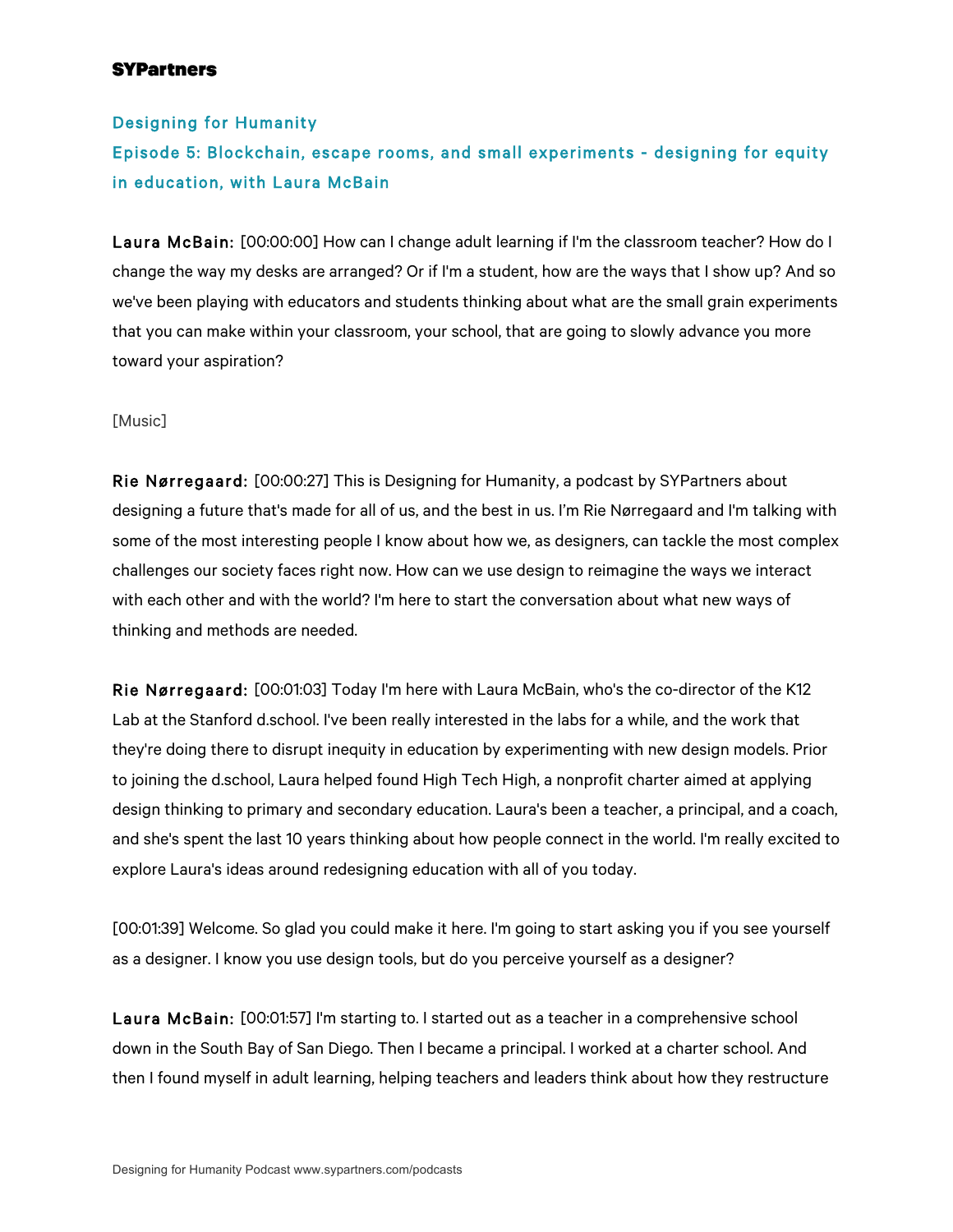schools and systems and classrooms to help kids to really think about how they might design for more equitable systems in schools.

[00:02:22] And so when I went from oh, I design classroom lesson plans. I design classroom experiences. Then I got into, what does it mean to really think about designing a system around education? And I will say that I awkwardly and sheepishly still use the term 'designer' because I'm still figuring it out. A lot of my friends who are teachers, they say about themselves, I'm just a teacher. I'm just a principal. They use that 'just' as an adjective, and I feel like through my work and my experiences, I've had these opportunities to create something new, which is the process of design iteration, adaptation, adoption, creation. And so I use that term now partly because I want to own it more, but then also I think there's something about what does it mean for teachers to call themselves designers? And for principals to call themselves designers? Because there's something about liberation and agency and power in that. That you say, I am designing this, which means I actually have some power over how this is going to go.

Rie Nørregaard: [00:03:33] That's fascinating. It's great to hear and I absolutely agree with you. So tell us a little bit about the work that you're doing at the K12 Lab. What's the type of work that you're doing and who are you working with?

Laura McBain: [00:03:45] So the K12 Lab at the Stanford d.school is really a place about modeling and cultivating experiments to unleash creative confidence in educators. It's for them to reimagine education to ensure that students who are furthest from opportunity receive the best resources. How do we close the opportunity gaps for kids? We use a lot of different experiences and experiments to try to figure that out.

So our work spans a lot of different things. We run a program called School Retool, which has about 23 cohorts around the country of principals who are slowly designing experiments within their school settings to reimagine education to advance closer to equity and equitable schools. We also train people to discover design thinking: What is design thinking and how does it work? And currently, we have about 60 people at the Stanford d.school who are learning about what it means to become a designer. And then we also have different types of experiences with schools around the country and the world who are trying to think about how they can use design to reimagine how their schools function and really, how they might help their teachers create the mindsets and behaviors of designers.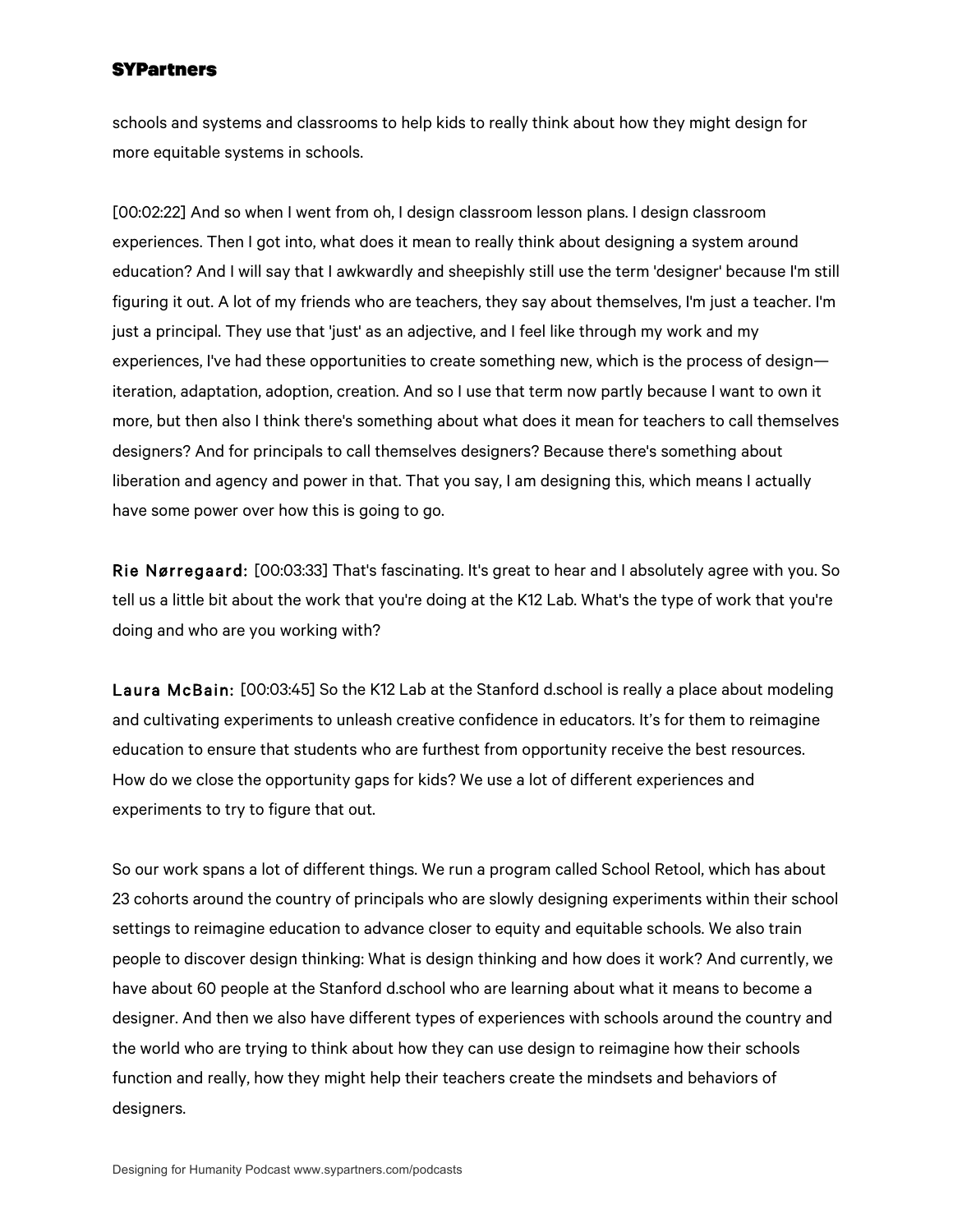[00:05:05] We want teachers to be able to do something on Monday to start becoming a designer. As Maxine Greene says, we're always in the process of becoming. Then we also want to play in this other systems-level space. Education hasn't changed for one hundred years. It's an industrial system. We have to change it. And so we're playing in new experiments around funding models, testing, leadership, machine learning. What are the areas that we want to experiment on that are really around the purpose of education? How do we impact the system the most to really think about what the new purpose and what the future purpose of education will be and continue to be in the future?

Rie Nørregaard: [00:05:45] I love that. Are you thinking about educators or children here, or both? Do you look at it from both sides in your work?

Laura McBain: [00:05:52] Both sides. I think sometimes we think that the learning that educators need is different from the learning that students need. I've always thought that we should be doing the same type of learning experiences that we do with adults as we do with students. Obviously content might be different and there's some scaffolding that changes, but we really should be modeling the type of learning experiences that we aspire to see in classrooms with the adults that we're working with. If I'm teaching folks how to use design thinking in their classrooms and they want to do that with their students, they probably should experience it themselves so that they can actually internalize the process and be able to really facilitate it with their students. As opposed to, 'Read it up on the website. Now go do it!' That's not a process for learning. So, how do we make adult learning experiential or otherwise model the practices we want to see in schools?

Rie Nørregaard: [00:06:42] And is one of the ways to do this designing with children, rather than for them? Do you also do that in your process at the d.school?

Laura McBain: [00:06:50] Absolutely. I think in any design you want to be designing with. I think in any content area we're always designing with folks, not for folks. So that is always a fun process.

Rie Nørregaard: [00:07:00] Give me an example. What does that look like when you're designing with children?

Laura McBain: [00:07:04] One of my favorite examples was actually when I was working at High Tech High. We had an elementary school that we built in a kind of valley. And so when the school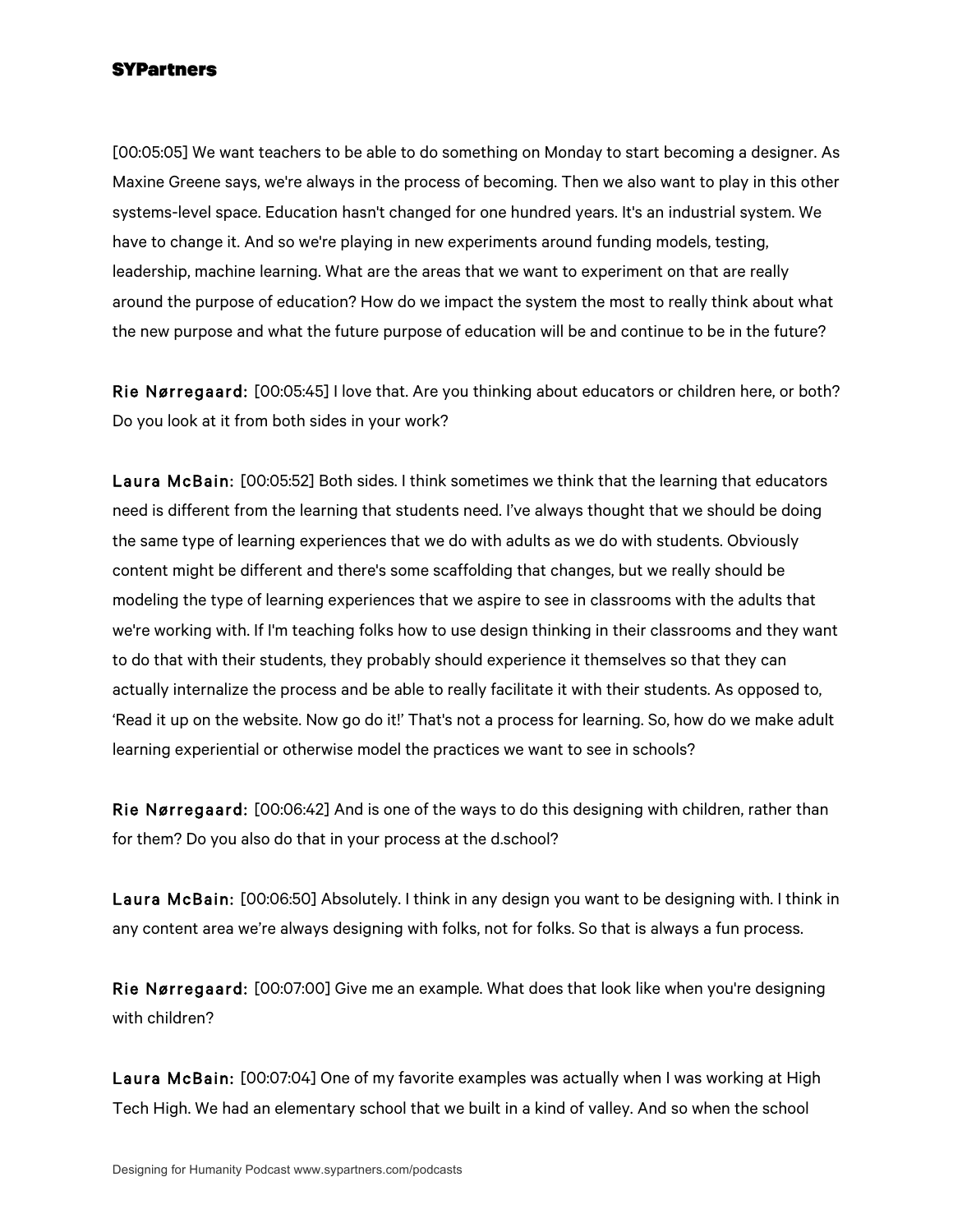opened, the property had a lot of fun creatures that had been displaced because when you build new buildings, there might be some rats or mice or creatures who lived there. And so in this particular school, when they did this, they were having a lot of mice and rodents that were coming into the school. So it became this design challenge of: how might we actually protect our classroom and how might we create a space where rodents are not coming into the classroom? So they [the students] did research. They had a challenge, which actually felt real to them because they were seeing rodent droppings in their classroom and this was no good. They ended up creating owl boxes because they discovered through their research and prototyping that owls are a great predator for mice. So they built that, young students did that. That one I love because it's so tangible and it's accessible for young students. And they just did it!

Rie Nørregaard: [00:08:07] So I am going to go back to asking you about your work at the d.school and the K12 Lab that you're in. What does a day look like for you — a day in the life? A Monday or a Tuesday?

Laura McBain: [00:08:23] Well one thing, every day is very different. This past week what we did on Monday was we mapped out the educational system. So we took a massive white board and given our knowledge and other things that we know about the field we thought, what's happening in the educational ecosystem? And then, from there, we thought about, what are the big challenges facing the education system? What are the topics that people aren't researching yet? What would we want to focus on?

Rie Nørregaard: [00:08:50] And what are some of the things that we're not thinking about, or that the design education community isn't thinking about?

Laura McBain: [00:08:58] A couple of areas we're playing with right now are artificial intelligence, machine learning. How do those impact the way schools function? One of the questions we brought up this past week is blockchain. Can we change the currency that's valid in schools using blockchain? Can we do it particularly around documenting the experiences that students have in and outside of school? How does that change what a transcript looks like? It's happening. We know kids are having these experiences, yet they don't get documented the way the current system is designed. So, what would that do?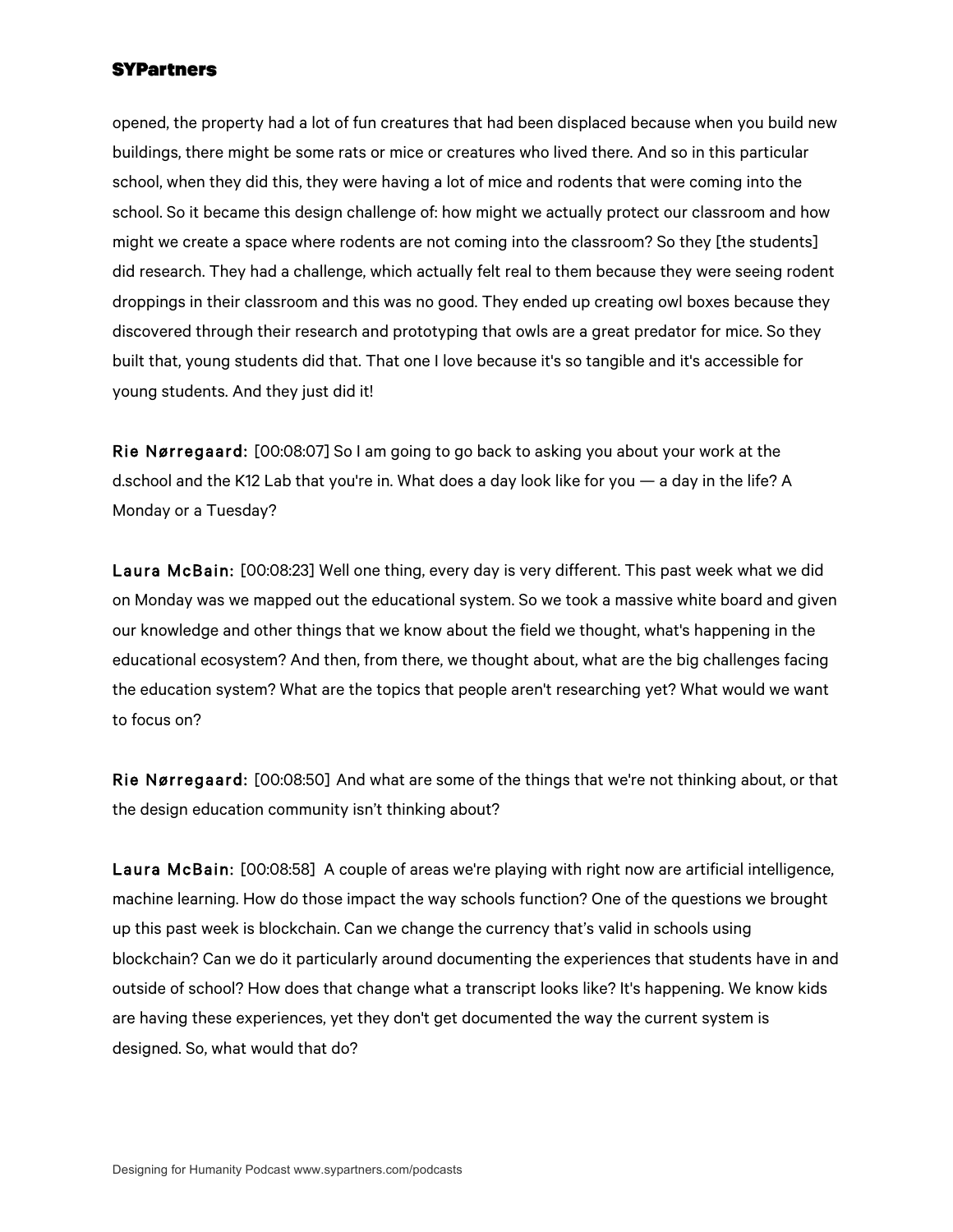[00:09:28] And then we're looking at, how do we really reimagine assessment? So one of the experiments we have been working on more recently is looking at creative and collaborative problem solving. Currently in education we have the Common Core. We've got these big state tests. And while I think some of them are advancing in their application of content, they don't often measure the skills that really matter most. These are: How do we communicate? How do we solve complex problems with others? How do we apply creative thinking?

[00:10:01] So we did a wild experimentation process. We got really interested in escape rooms so we went to a couple of them. A lot of us on my team, we are kind of super nerds and so we went to see these escape rooms. And if you don't know about these escape rooms and puzzle rooms, you get about 50 minutes to an hour to solve a series of maybe linear or non-linear puzzles in a collaborative way. And so we found it intriguing and fascinating that when you walked into these rooms you have this short amount of time where you really have to rely on other people in that room to solve the problem. So we got really excited. We ran some conference workshops and then we took a 1997 Frito-Lay truck and turned it into a mobile escape room. We call it Puzzle Bus. And now we're taking it to schools for teachers and students to experience this. Then what we're creating currently is a set of toolkits around how they might really understand collaborative problem solving when students are working in teams. So we're trying to take a different approach to what collaboration looks like which is very fun — but also trying to put something new into the field as opposed to a group evaluation or a test or a rubric. Because there is some research that we know from design teams that we're applying. Teams that are constructed with multiple people from different perspectives are great. We know that teams that are cohesive and use deep reasoning are really productive design teams. So how does that theory apply to group work in schools? And so we've been trying to test out those concepts using these escape rooms for schools.

Rie Nørregaard: [00:11:40] But there's another element in that design, which is the experience and the messaging around using a narrative in a language—the picture, quite frankly, of a bus and an escape room, which is something that's exciting and that is in the vernacular, in entertainment, to make that connection immediate—and that's another aspect of design.

[00:12:03] It's how you tell the story and how you get people to connect emotionally. And I think that's great. It makes me think of this idea of education as a very big system unto itself. And then, the ability to create experiments and change on a classroom level and how we feel disempowered and then how hard it is to think about a total system.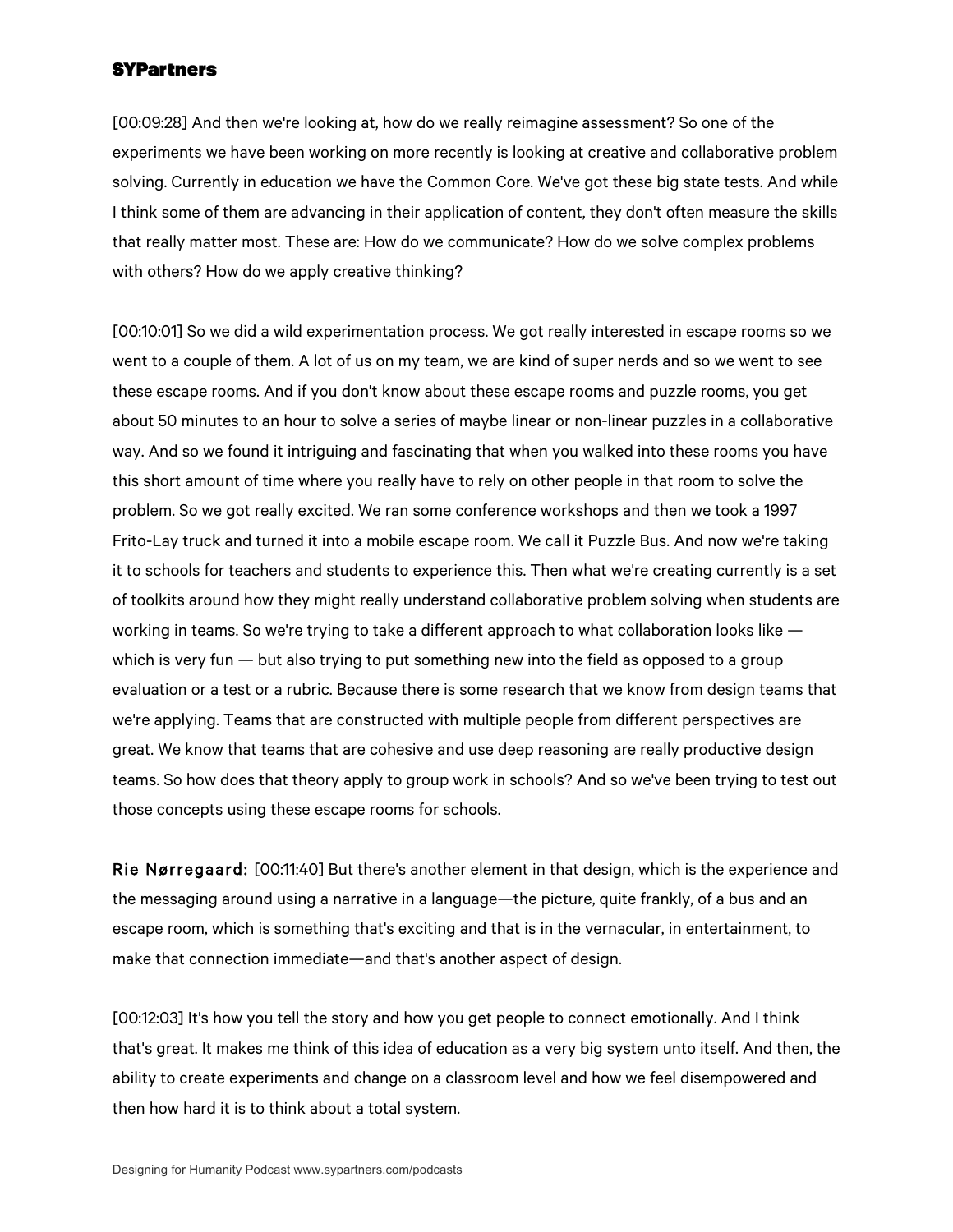[00:12:30] And to your point of, 'I am just my role, I don't conceive of myself as someone that can think outside of my silo necessarily', but if I'm someone whose job it is to do that, then I will see myself differently and I will act differently. How do you manage thinking about the system of education and making really tangible ways for teachers and students in classrooms [to do this] at the same time?

Laura McBain: [00:12:56] I think that if we back up, we think about the system of education and I think it often feels like this big aircraft carrier. 'I can't move it.' Because it's all this massive juggernaut. What we've been trying to work on with educators and students and superintendents and principals is: What is within their locus of control? Because they may not be able to change the funding process, although you can. But what are the levers that they can play on within their structure, within their locus? Whether it's a principal: How can I change adult learning? If I'm a classroom teacher, how do I change the way my desks are arranged? Or if I'm a student, how are the ways that I show up? And so we've been playing with educators and students thinking about what are the small grain experiments that you can make within your classroom, your school, that are going to slowly advance you more toward your aspiration? Because once you start doing that the change process is not something I'm initiating, it becomes a collective aspiration that we get to do. And then you start getting other people involved where it becomes a shared vision of change. It's as opposed to, we're all doing this new initiative starting next year and you must do this! As opposed to saying, hey, I've got this experiment I want to run around implementing curation in schools. I want to show student work all over the walls. Does someone want to take just this hallway with me and play in that space?'

Rie Nørregaard: [00:14:27] It's not a mandate. It's not a charge. It's not one extra thing that I have to do. So, you talk about understanding and creating strategies for dealing with inequity in education. What does that look like on a classroom level?

Laura McBain: [00:14:44] So there's two things that I think are kind of fun and ways to get started. I think about who has voice in the classroom. So how are you making sure that every kid is heard each day in your classroom? When thinking about inequities, we think about system inequities, which are true and real and they are there and we can't ignore them. But as a teacher, I can make sure that I can hear their voices everyday or I can hear their thinking. So how are the ways in which I'm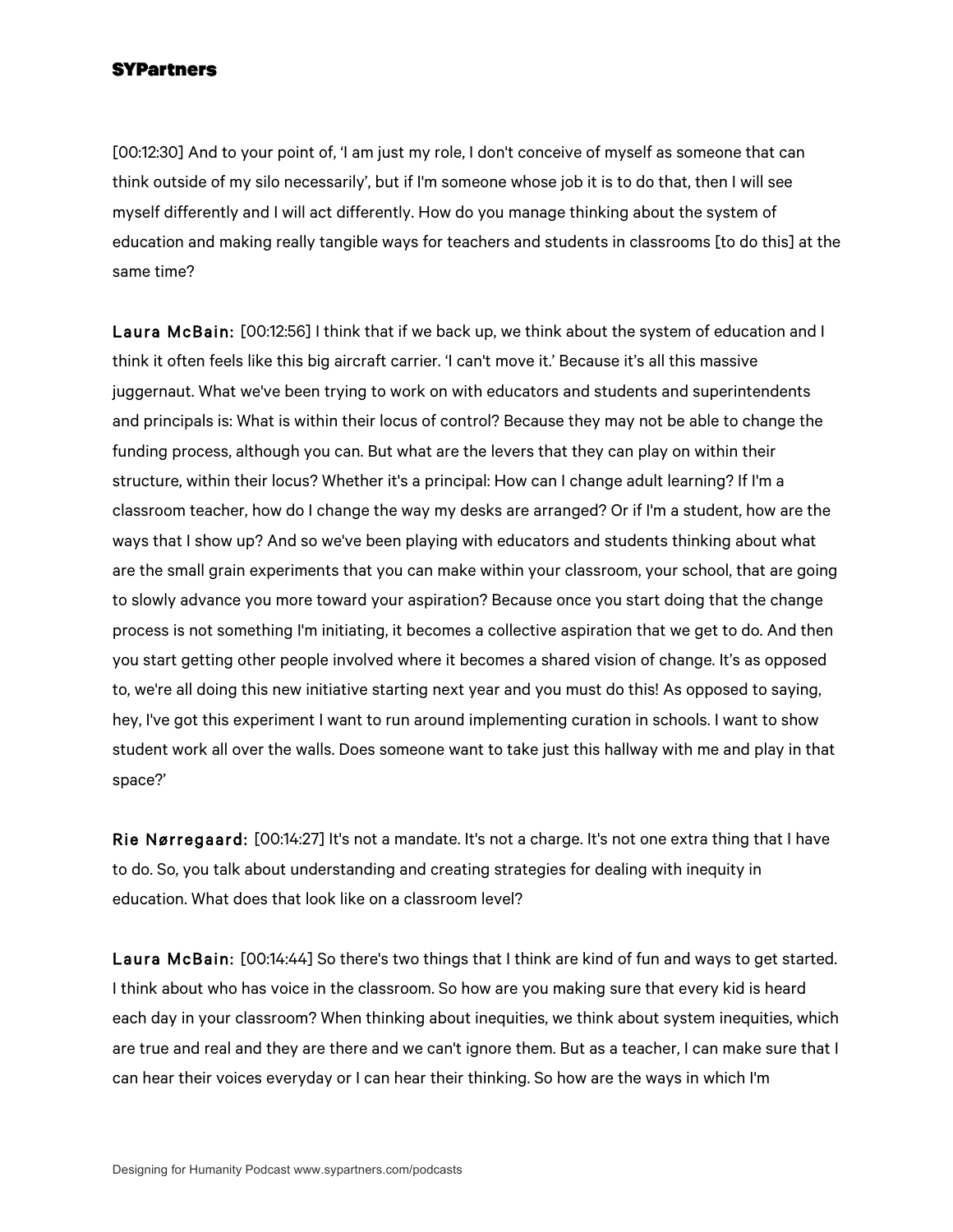encouraging voice in my classroom through small pair shares, through small instructional practices that elevate voice in the classroom?

The other one that I think is pretty powerful is we've been playing with an experiment which was found two years ago now. It's called Shadow a Student. This encourages educators to take the day and walk in the shoes of a student. It is definitely an equity exercise because you learn what inequities are in your school. That one has been really fascinating because educators and teachers get to know what it feels like to be a student today. And the insights that they bring back are fascinating, not just for how school is functioning, but for how are students being treated. There was a teacher in one of our cohorts, she was playing with a child and that child was never spoken to that day. For an entire day. All right. So what's happening there? Or there was a student who felt ostracized or didn't get to go to the bathroom all day.

[00:16:09] Where do they sit at lunchtime? It actually reveals the inequities that occur within classrooms because if a student isn't spoken to all day I have no idea how you reach that student. Then I have my design challenge.

Rie Nørregaard: [00:16:21] So really not delegating understanding.

[00:16:24] I'm sure there are so many more examples where we assume our role in this system. Our assumptions are not really matching the reality of the people around us, especially children whose perspective and purview is naturally quite different. So it's an awesome example of that.

Laura McBain: [00:16:42] You know we also spend time thinking about what does safe space look like in schools given the current climate we're in? I mean we did a brainstorm yesterday: What does it look like for schools to be safe places for students to show up? We have lockdown drills across every school. It's a real challenge and yet we also know that we may or may not have the capacity to change some of the policy levels at the national and federal level. But how do we ensure that students are seen and heard and what are the ways in which we can find the kids who are struggling the most and support them in schools? And so there's lots of ways that we can play within this space, you know, there are students that show signs. Oftentimes these are left in files. We don't know this information. Can we digitize this information? Can we ensure that students have another adult to talk to? And so we have some predictors about gun violence in schools. We know this. There is stuff out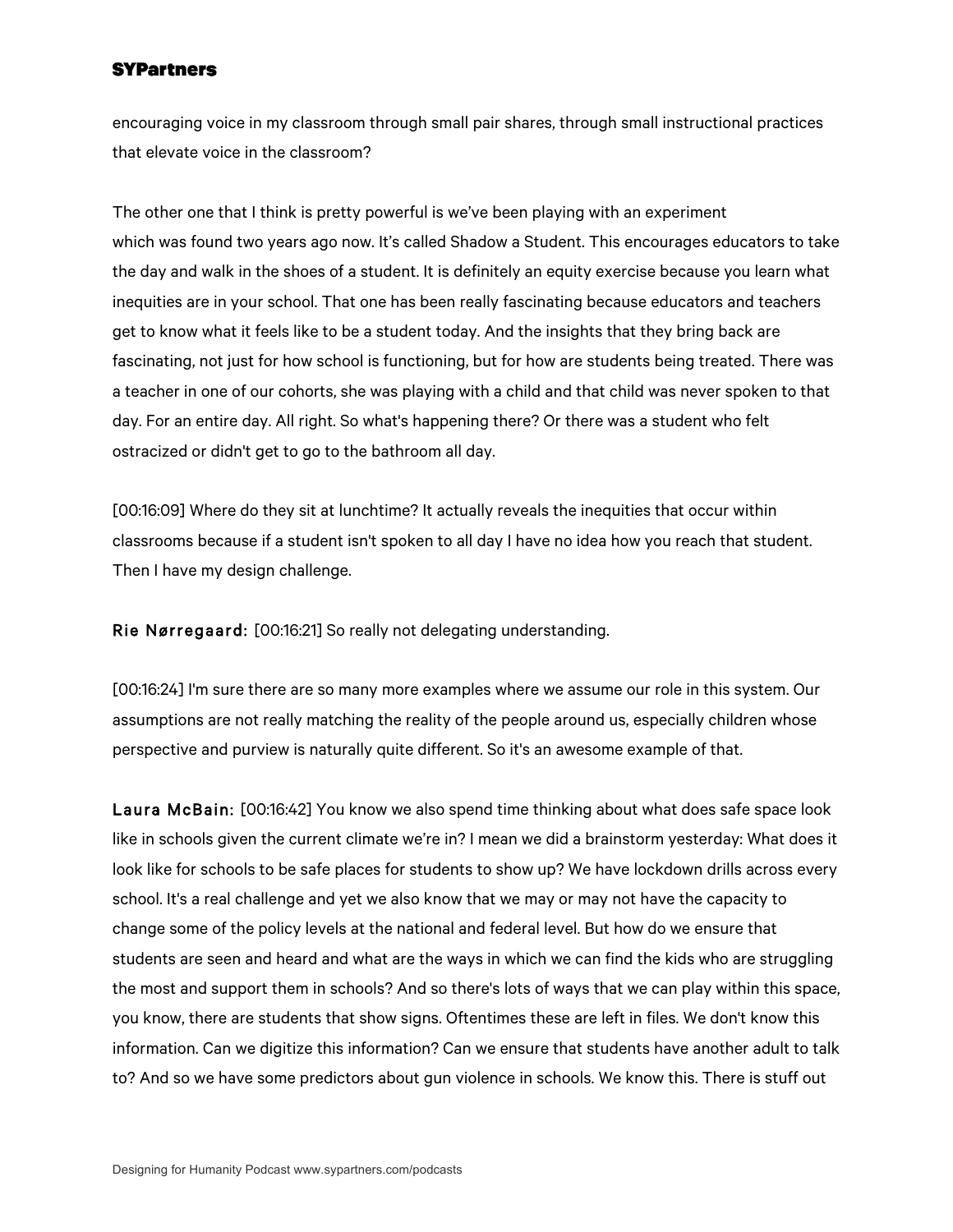there. And so how can we redesign the system so that we can help the students who need it most so that these tragedies don't have to happen?

Rie Nørregaard: [00:17:49] And so the way that you're talking about it, there could be both a technology solution and then there is a human connection. Is there also a spatial solution? I imagine so. I mean that's where my mind goes—how do we design environments where people can actually see each other better and understand what's going on just on that level of presence?

Laura McBain: [00:18:12] Absolutely. I mean you can figure out how you can reconvene space in schools for people to find that. I did some work in Chicago for a long time and we reimagined the entryway.

Rie Nørregaard: [00:18:22] Tell me about that.

Laura McBain: [00:18:27] Students coming in to school have to go through the security detector and have people go through their backpacks. And I thought, you know, going into that school like, wow, it feels like a prison. It feels like why do I need to do this? And so what are the ways that we can reimagine the space? And there were subtle things we did. Let's paint this space. There are certain requirements we can't get rid of. There has to be a detector. I mean that is just what the law in that district was. But we can ensure that the person who is actually doing that work knows every single kid by name and welcomes them and talks to them and gets a flag of wow, this kid's having a bad day. What's going on here? And those are subtle. Those are small things. But just even one interaction of a student that's coming in, not because we need to check their backpack, but because they're showing up and they're showing up with a desolate look on their face. That's the human connection. I think just redesigning how students enter into the building and who they interact first with and having that person who's aware enough to know this person is having a bad day. I mean just like I told you earlier about that child that wasn't spoken to. That happens in many schools. And yet maybe there's some potential and again these are the experiments we want to continue to run. But is there some potential about how students enter into school and who greets them and who sees them and how they're feeling? Is that a lever to really think about school safety? I'm not sure, but I think those are the questions we all want to keep wrestling with and experiment on. And what can we learn?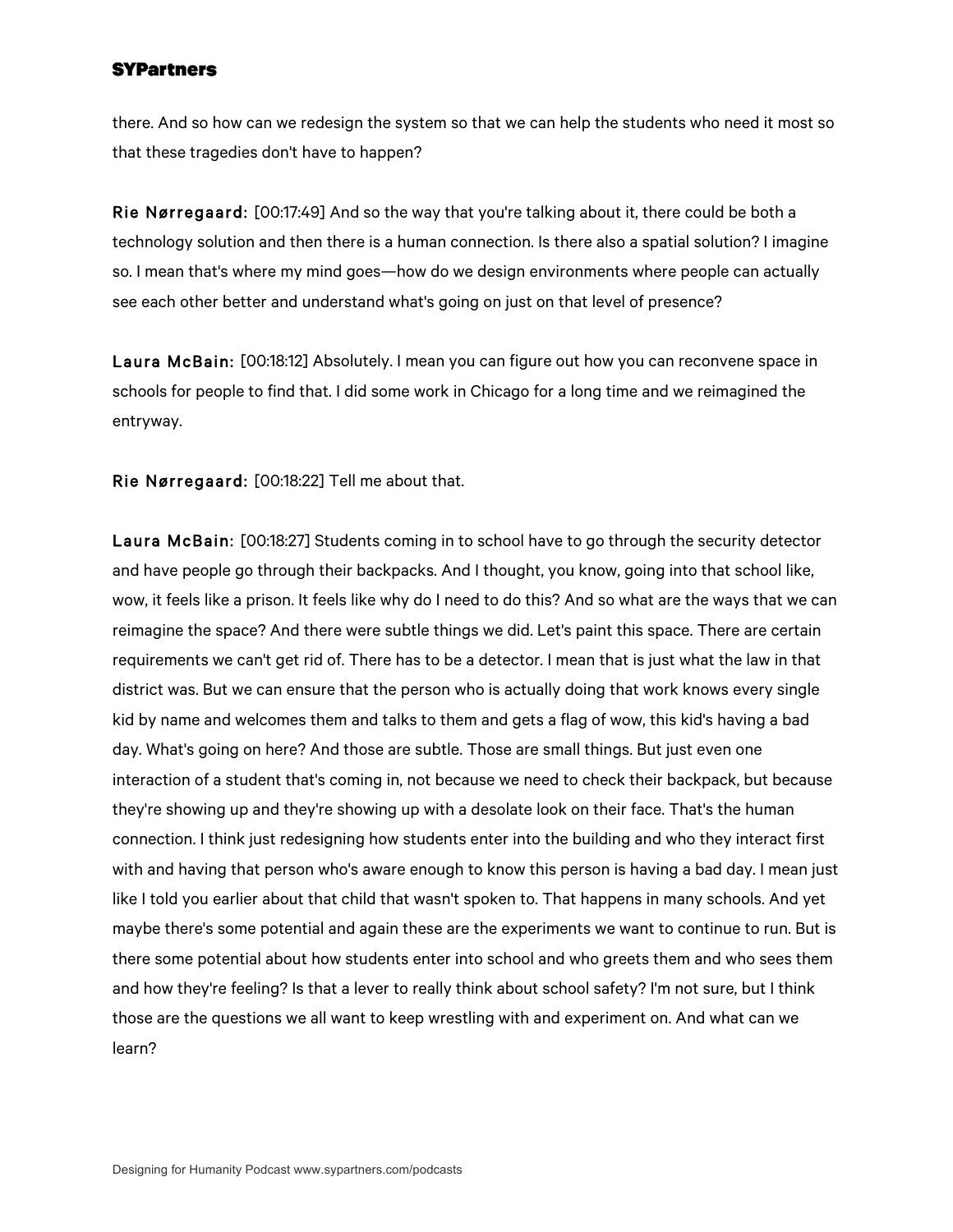Rie Nørregaard: [00:20:03] It feels really actionable. I mean at least the experiment, right? It's like you could really try and understand and you could see if that could work. That's a really powerful example.

[00:20:20] When we talk about the challenges that you're trying to solve, they are massive. How do you remain positive? What's your design process for that? I mean when I talk to designers we talk a lot about how design is an act of service and you have to be optimistic somehow because you have to believe that things are changeable and that you can take a part of that. Do you consider yourself an optimistic designer in your practice or an optimistic person?

Laura McBain: [00:20:52] Definitely. I think all of my friends would say, 'You're super positive.' That's definitely a trait that I carry with me.

[00:20:54] So we had this conversation. We did our cartography two days ago. We were mapping the system and we had a conversation yesterday and we talked just about this question and we looked at the wall and we were like, wow there's a lot of big problems here! And it can feel overwhelming. We had these islands that we created and what does this look like. And I advocated. I said on every single one of these islands that we created on this wall, there is someone doing great work. There is a school board member. There is a teacher. There's a parent. There is a principal that is doing the work that we want other schools and others to not only replicate but aspire to. There are bright spots across education.

[00:21:35] I get renewed when I see people taking on the challenges. Once they've learned something and they go back and do it and then they come back and tell you. And you're like, oh cool! You know, that's how you get renewed. Because you see that it's given them their own agency and they're trying and then they replicate it and then it ripples across. It's this whole conundrum of cyclical empathy, positivity that comes back to you. When you see people using the process in such a powerful way and then you realize. That's when you know. And as designers we know — it's not about the tech. It's not about all this stuff. It's about the people doing it. And so one thing I want to do as we go forward in the Lab is how do we document those stories and how do we showcase those stories. Because once you start doing that then there is a whole body of people that just step up and say, oh they did that. They look kind of like me. They did something. I'm kind of interested and now I can do that. And so yeah, I think that positivity has a ripple effect. Because if you inspire someone else and they inspire somebody else, it comes back to you.